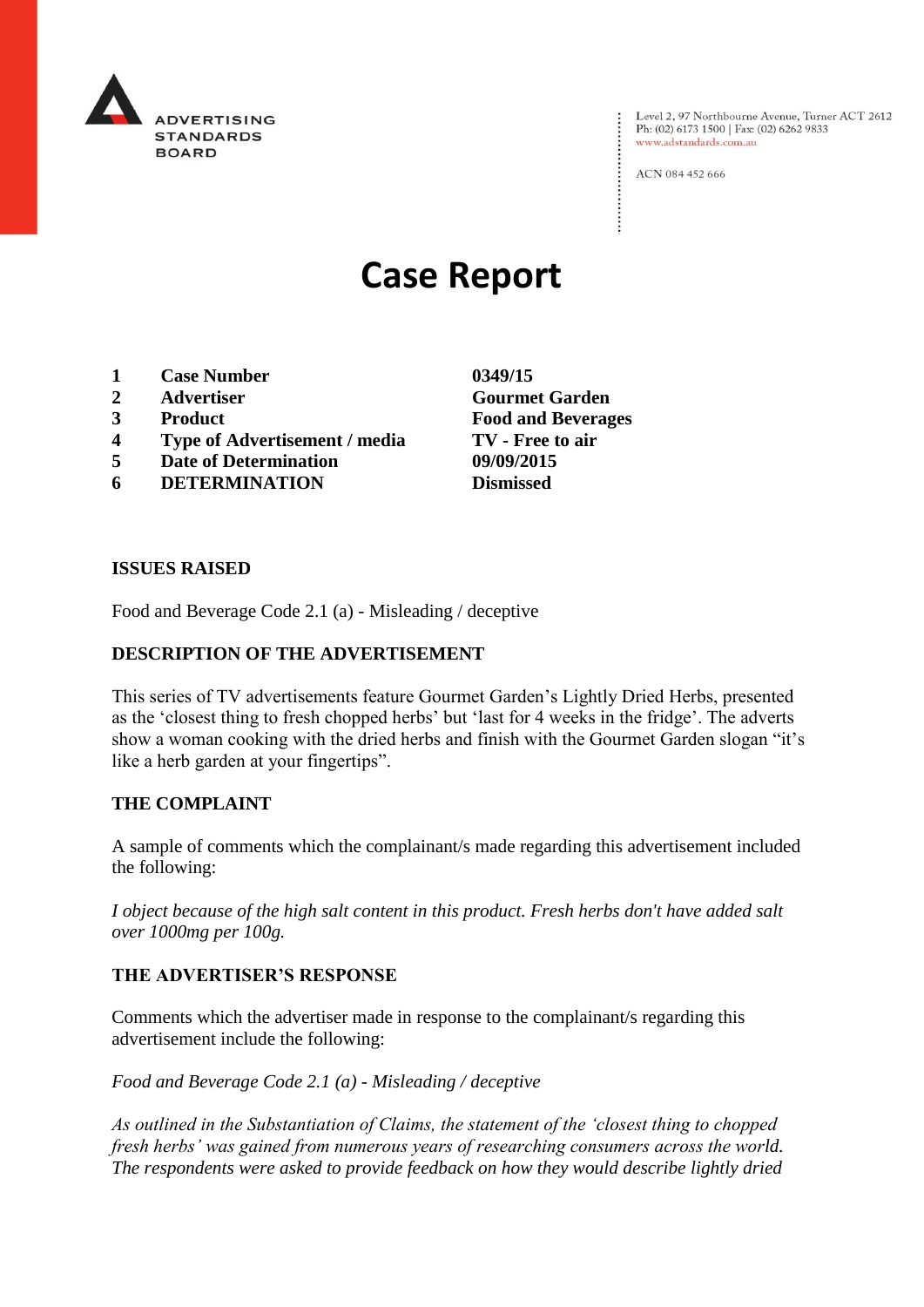*herbs. The respondents were asked to provide feedback on how they would describe lightly dried herbs. Qualitatively, after using the new lightly dried herbs in cooking, respondents said they would describe these herbs as 'the closest thing to chopped fresh herbs' as their colour, taste and aroma is very similar to fresh herbs compared to other herb and spice formats currently on the market (i.e. dried herbs which lack the colour, taste and aroma of fresh herbs).* 

*In addition to telling us that the range was the 'closest thing to fresh herbs', respondents also commented that having the range on hand in their fridge door was 'like having a herb garden at your fingertips' because the products provided a similar flavour, colour and appearance to fresh herbs and they lasted for 4 weeks once opened, so were on hand for everyday cooking.*

*It is important to note that by claiming that the products are the 'closest thing to fresh chopped herbs' and 'so close to fresh, it's like a herb garden at your fingertips' the advertisements are not claiming that Lightly Dried herbs are 'fresh herbs' or 'the same or identical to fresh herbs'. The claim suggests Lightly Dried herbs as a close alternative to fresh herbs (particularly compared to other herb formats such as dried herbs) which last for 4 weeks once opened.*

*To allow them to last for 4 weeks once opened, the products go through a unique, lightly drying process where the herbs and spices are not fully dried and combined with vegetable oil, salt and antioxidant so that there is still some residual moisture and the colour, aromas and texture is also retained.* 

*The Lightly Dried range consists of 5 varieties Basil (10g), Coriander (8g), Chilli (10g), Ginger (12g) and Parsley (8g). The ingredients list for all varieties includes 4 simple ingredients: Herbs/Spices (92-94%) Vegetable Oil (Non-GM Canola Oil), Sea Salt, Ascorbic Acid (a form of vitamin C). There are no artificial colours or preservatives used.*

*Salt is an important ingredient for the preservation process. Whilst the sodium content is greater than 1000mg per 100g, it is important to note that the net weight of packs ranges between 8g – 12g. The products are designed to be an ingredient to compliment a meal, so it is unlikely that 100g of product will be consumed at one time.* 

*The optimal weight for each variety was validated through consumer home user testing, specifically determining how much the home cooks used the products over the 4 week shelf life. This home usage testing also validated that the average serving size of the herbs was 1 teaspoon or 0.5g – 0.6g for the herb varieties and 1.1g for the spice varieties. Using the serving size as a guide, this would mean that the greatest sodium content would be 24mg per 0.5g (this is for the basil variant). The Australian RDI, as per NHMRC 1991 specifies a Daily Intake value (%DI) for sodium of 2,300mg per day. Therefore 1 serve of Lightly Dried herbs contributes no more than 1% of the DI and therefore does not add excessive amounts of sodium to the meal.*

*For these reasons we believe that the advertisement was neither misleading nor deceptive.*

## *2.1 - Discrimination or vilification*

*The advertisement does not portray people or depict material in a way which discriminates against or vilifies a person or section of the community on account of race, ethnicity,*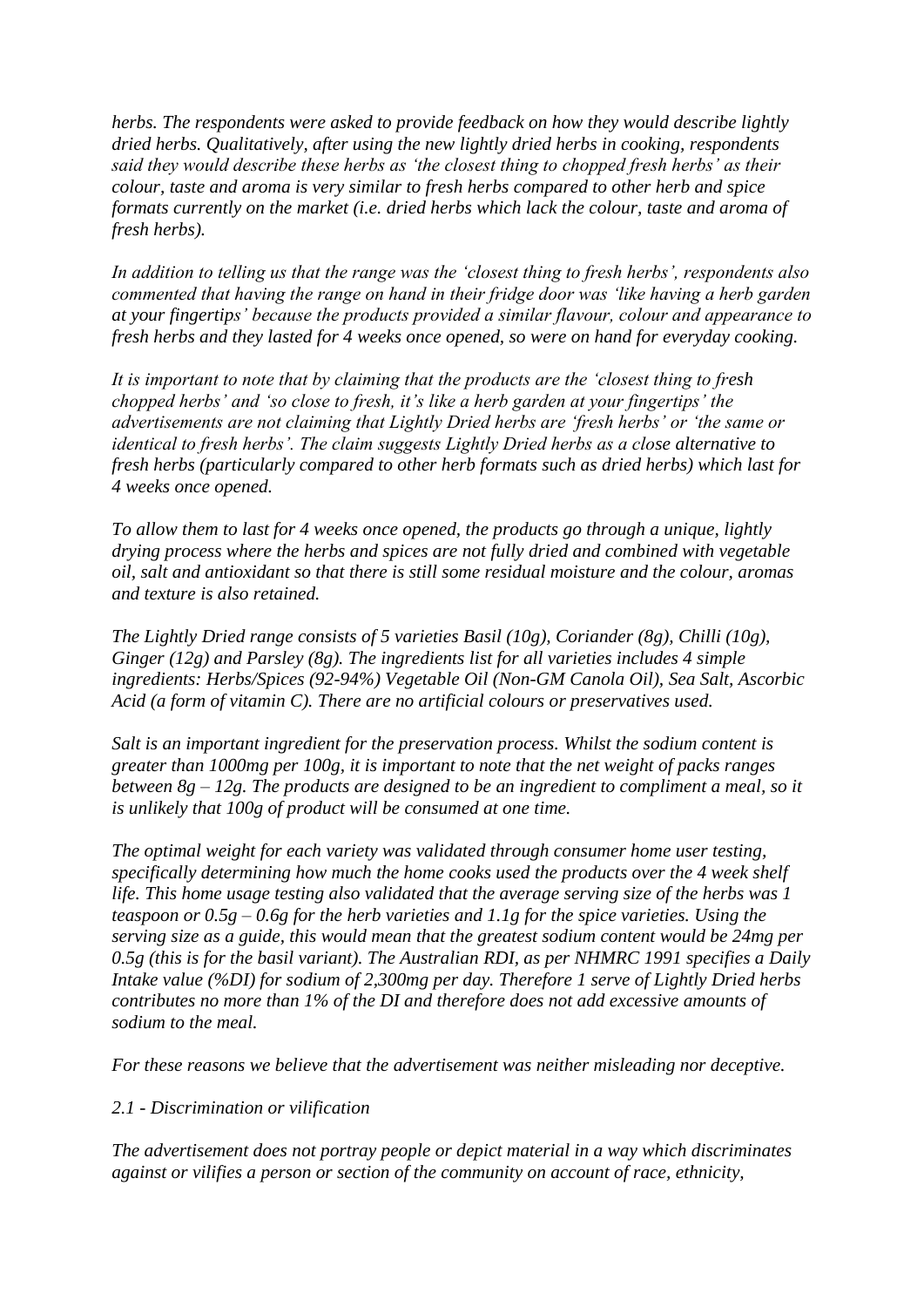*nationality, gender, age, sexual preference, religion, disability, mental illness or political belief.*

*2.2 - Exploitative and degrading*

*The advertisement does not employ sexual appeal in a manner which is exploitative and degrading of any individual or group of people*

*2.3 – Violence*

*The advertisement does not present or portray violence.*

*2.4 - Sex, sexuality and nudity*

*The advertisement treats sex, sexuality and nudity with sensitivity to the relevant audience.*

*2.5 – Language*

*The advertisement only uses language which is appropriate in the circumstances (including appropriate for the relevant audience and medium).* 

*2.6 - Health and Safety*

*Does not depict material contrary to Prevailing Community Standards on health and safety.*

## **THE DETERMINATION**

The Advertising Standards Board ("the Board?) considered whether this advertisement breaches the AANA Food and Beverages Advertising and Marketing Communications Code (the "Food Code?).

The Board noted the complainant's concerns that the advertisement is misleading in its suggestion that the advertised product is as good as fresh herbs when in fact it contains high salt content.

The Board viewed the advertisement and noted the advertiser's response.

The Board noted that the product advertised is food and therefore the provisions of the AANA Food and Beverages Advertising and Marketing Communications Code (the Food Code) apply.

In particular the Board considered Section 2.1 of the Food Code which provides: 'Advertising or marketing communications for food ...shall be truthful and honest, shall not be or be designed to be misleading or deceptive or otherwise contravene prevailing community